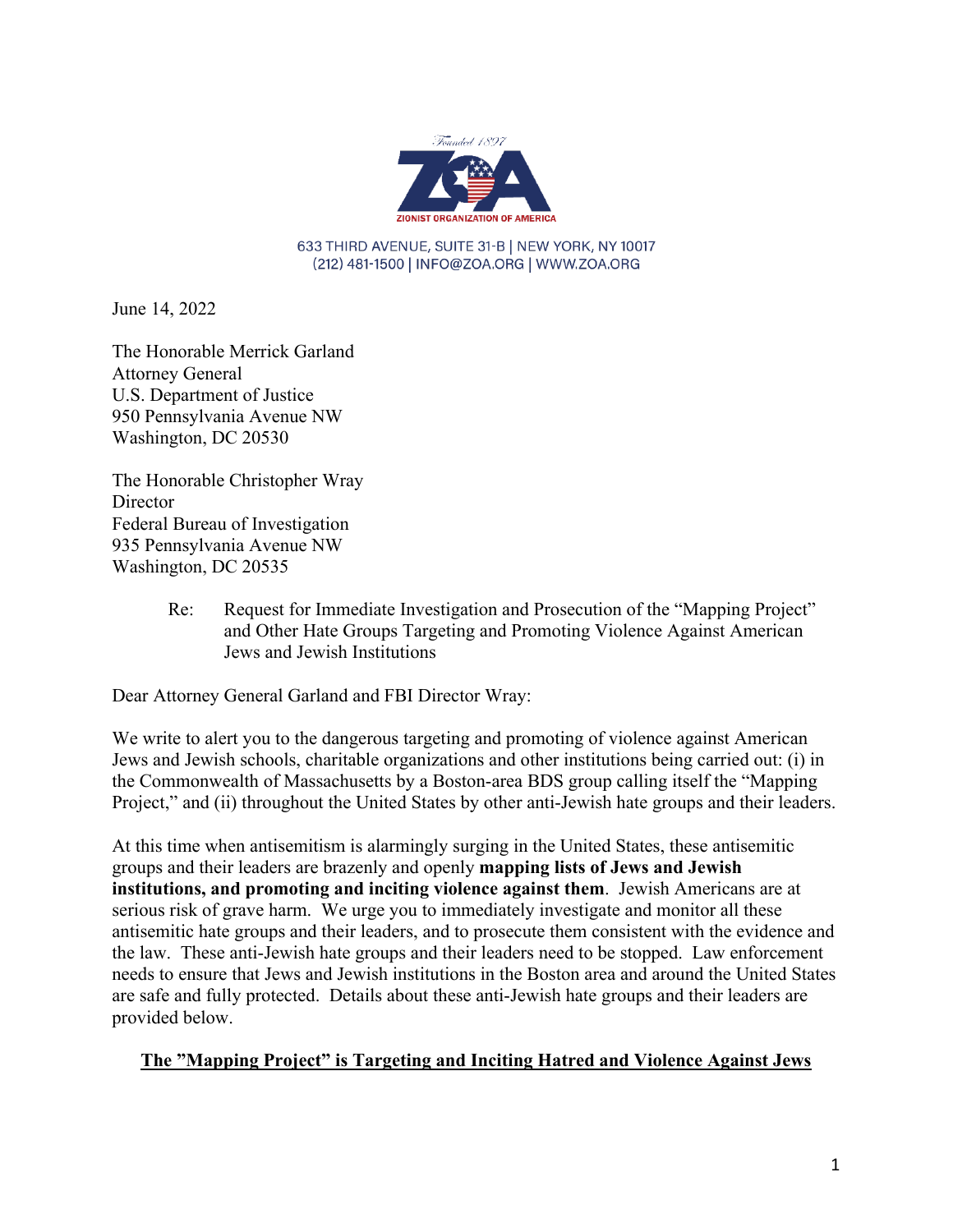The "**Mapping Project**" recently released a report alleging sinister connections between Jewish groups and the government, politicians, law enforcement, universities and the media; and blaming a [long list](http://www.mappingproject.org/plain/harms/Zionism.html) of Jewish organizations, foundations, schools and individuals<sup>[1](#page-1-0)</sup> for nefarious activities, including "racism," "U.S. imperialism," "colonialization" and "ethnic cleansing." Alarmingly, the "Mapping Project" **plotted the locations of Jewish organizations on an interactive state map, [2](#page-1-1) and released addresses and names of some groups' staffers**. The Mapping Project report also falsely defined "Zionism" as "a form of white supremacy" to engender hatred against Jews; and condemned "normalization" (treating Jews as normal people).

In a ["dispatch"](https://mondoweiss.net/2022/06/zionism-policing-and-empire-a-dispatch-from-the-mapping-project/) published on June 3, 2022, the Mapping Project's organizers made their destructive aims clear, stating: "Our goal in pursuing this collective mapping was to reveal the local entities and networks that enact devastation, **so we can dismantle them. Every entity has an address, every network can be disrupted**."[3](#page-1-2) The Mapping Project also explained: "**We have shown physical addresses, named officers and leaders, and mapped connections.** These entities exist in the physical world and **can be disrupted in the physical world**. We hope people will use our map to help figure out how to push back effectively."[4](#page-1-3)

The Mapping Project poses a severe danger to the safety of American Jews. Congressman Jake Auchincloss (D-MA) [described](https://jewishinsider.com/2022/06/jake-auchincloss-mapping-project-bds-boston-israel/) the Mapping Project as "chilling" and "sinister," and stated that it plays on "millennia-old antisemitic tropes about nefarious Jewish wealth, control, conspiracy, media connections and political string-pulling," and "can incite violence" and "inflame the deranged among us to take the next step from contemplating to acting upon violence."<sup>[5](#page-1-4)</sup>

Congressman Seth Moulton (D-MA) [tweeted,](https://twitter.com/sethmoulton/status/1534550873128435712?s=20&t=DldcJflwjBBwlwKhq2U3Ng) "Targeting the Jewish community like this is wrong and it is dangerous. It is irresponsible. **This [Mapping] project is an anti-Semitic enemies list with a map attached**."[6](#page-1-5)



Targeting the Jewish community like this is wrong and it is dangerous. It is irresponsible.

This project is an anti-Semitic enemies list with a map attached.

Congressman Ritchie Torres (D-NY) also [tweeted:](https://twitter.com/RitchieTorres/status/1534509956225028098) "The BDS movement put together 'a mapping project' that accuses Jewish and 'Zionist' institutions of various evils in American

<span id="page-1-1"></span><sup>3</sup> "Zionism, Policing and Empire: A dispatch from the Mapping Project," June 3, 2022,

<span id="page-1-2"></span><https://mondoweiss.net/2022/06/zionism-policing-and-empire-a-dispatch-from-the-mapping-project/>4 <sup>4</sup> [https://mapliberation.org/articles/zionism\\_policing.html](https://mapliberation.org/articles/zionism_policing.html)

<span id="page-1-5"></span>

<span id="page-1-0"></span><sup>&</sup>lt;sup>1</sup> Mapping Project report, list of groups allegedly causing the alleged "harm" of Zionism, http://www.mappingproject.org/plain/harms/Zionism.html<br>
<sup>2</sup> [http://mappingproject.org/dev/map\\_js/.](http://mappingproject.org/dev/map_js/) See also: https://mapliberation.org/index.html

<span id="page-1-4"></span><span id="page-1-3"></span><sup>5</sup> [https://jewishinsider.com/2022/06/jake-auchincloss-mapping-project-bds-boston-israel/.](https://jewishinsider.com/2022/06/jake-auchincloss-mapping-project-bds-boston-israel/) 6 "The Mapping Project: Harm: Zionism,"

[https://twitter.com/sethmoulton/status/1534550873128435712?s=20&t=DldcJflwjBBwlwKhq2U3Ng.](https://twitter.com/sethmoulton/status/1534550873128435712?s=20&t=DldcJflwjBBwlwKhq2U3Ng)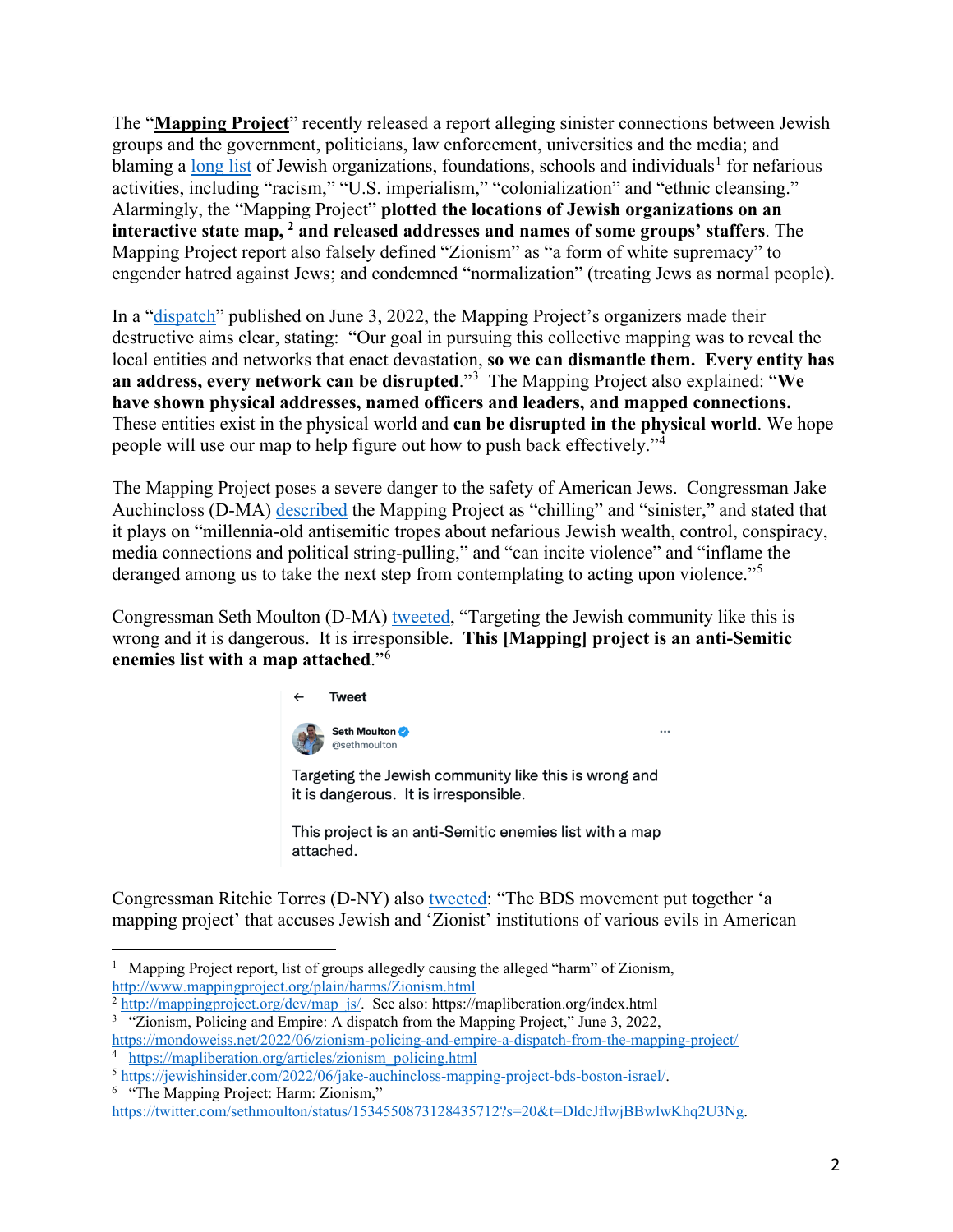society. Scapegoating is a common symptom of Antisemitism, which at its core is a conspiracy theory."[7](#page-2-0)

#### **Virtually any connection, past or present, real or imagined, to Judaism, Jews in the United States, Jewish donors, Jewish charities or Israel makes one a Mapping Project target to dismantle.**

## **The Mapping Project's [Jewish targets](http://www.mappingproject.org/plain/harms/Zionism.html) include:**

• numerous Jewish charities and organizations, ranging from right to left and everywhere inbetween on the political spectrum;

- a Jewish high school;
- the Jewish Teen Foundation of Greater Boston;
- the Jewish Arts Collaborative
- the Synagogue Council of Massachusetts (which includes synagogues throughout the
- Commonwealth of Massachusetts, across the entire Jewish religious spectrum);

• the Combined Jewish Philanthropies (CJP) and 102 identified Jewish charities which it donates to;

• nine philanthropic foundations funded by Jewish families, which contribute to both non-Jewish and Jewish causes, across the spectrum (the Mapping Project also identified numerous Jewish charities receiving donations from these foundations);

• the Boston Jewish Community Relations Council (JCRC) and its 39 member organizations (the Mapping Project also identifies the 39 member organizations and JCRC's staff members)

- Jewish/Muslim friendship and peace organizations;
- Jewish environmental groups;
- Jewish groups providing medical care such as Hadassah;

• and even Jewish groups that engage in anti-Israel campaigns that stop short of openly calling for Israel's destruction (such as campaigns promoting anti-Israel United Nations resolutions) – simply because members of those groups are Jews.

This is undeniably rank antisemitism.

## **In addition, the Mapping Project targets universities throughout the Boston area that do or did any of the following connected to Jewish life:**

• host Hillel programs for Jewish students (Hillel hosts Sabbath dinners, Jewish religious services, social programs, etc.);

• have identified Jewish professors;

• have Jewish student associations, such as Harvard Business School Jewish Students Association;

- have alumni living in Israel;
- have fellowships sponsored by Jewish organizations;
- have an Israel club or exchange program; and/or

• provide Jewish or Jewish-Christian learning programs, such as Boston University's Elie Wiesel Center for Judaic Studies and Boston College's Jewish-Christian learning center.

The Mapping Project also targeted:

<span id="page-2-0"></span><sup>&</sup>lt;sup>7</sup> [https://twitter.com/RitchieTorres/status/1534509956225028098,](https://twitter.com/RitchieTorres/status/1534509956225028098) June 8, 2022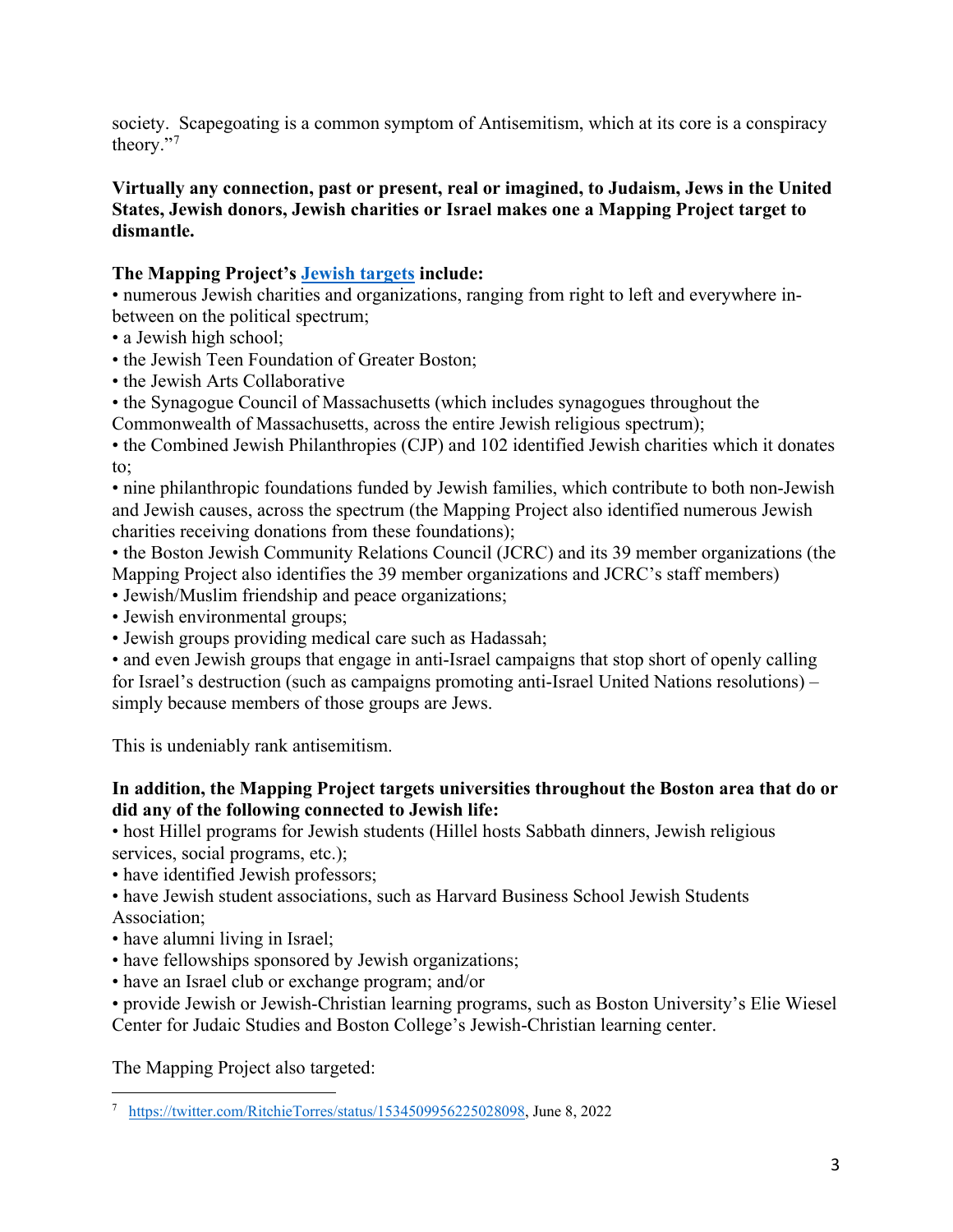• Harvard Medical School, because an identified Jewish family foundation that contributed \$200 million to HMS in 2018 also contributed (much smaller) amounts to Jewish groups;

• Lesley University for having a therapy training program in Israel years ago to learn to help trauma patients. (The Mapping Project failed to mention that the program no longer exists); and • MIT Museum, for running a virtual reality program in 2017 which equated a PFLP terrorist to an IDF soldier. The PFLP is a U.S.-designated foreign terrorist organization. However, the Mapping Project considered the program to be too pro-Israel.

### **Numerous other allegedly Jewish-related targets of the Mapping Project include (but are not limited to):**

• a U.S. corporation's charitable fund (whose wide-ranging donations included contributions to 33 identified Jewish charities);

 • the ACLU (because it receives donations from Jews and Jewish foundations in the U.S); • an arts center that once hosted a Yemenite Jewish singer;

• the Brookline Police Department (for arresting an illegal Jordanian immigrant 21 years ago for allegedly kicking a Jewish man at a local celebrate Israel parade);

- U.S. companies and colleges that have **not** joined antisemitic anti-Israel boycotts;
- the Boston Globe newspaper, because it published a few op-eds by a local Israeli official;
- a science museum that displayed a science exhibit from Israel 12 years ago;
- U.S. component manufacturers whose components ended up in products sold to Israel;
- a union whose identified business manager took a trip to Israel;
- The Israeli Consulate-General in Boston;

• a U.S. company that received a US State Department order 10 years ago to supply \$150,000 of gym equipment to a U.S. consulate in Israel;

• an organization that provides progressive educational materials that speak about "complexity of the conflict" between Israel and "Palestine," because, according to the Mapping Project, the materials were not anti-Israel enough; and because the organization has identified Jewish donors;

- Boston area police departments, for alleged Israeli counter-terrorism training;
- a progressive U.S. Senator (for saying that the Israel-Gaza war was a "both sides" issue);
- a Boston beer company that uses Israeli technology to clean the water used in its beer; and

• a U.S. software company whose identified Jewish CEO is also a co-chair of an unrelated Jewish charity.

**The "Mapping Project's target list is spreading** and "inspiring" other anti-Jewish hate groups to promote and incite anti-Jewish hatred in a similar frightening targeted manner. For instance, the "Palestinian Youth Movement," @palyouthmvmt, [tweeted](https://twitter.com/palyouthmvmt/status/1534531114513190912) pages from the Mapping Project's report, along with the statement: "May this project be an **inspiration to anti-Zionist** and anti-racist organizers everywhere."<sup>[8](#page-3-0)</sup> In turn, "Globalize the Intifada" and others retweeted the Palestinian Youth Movement's hateful tweet.

<span id="page-3-0"></span><sup>&</sup>lt;sup>8</sup> [https://twitter.com/palyouthmvmt/status/1534531114513190912,](https://twitter.com/palyouthmvmt/status/1534531114513190912) June 8, 2022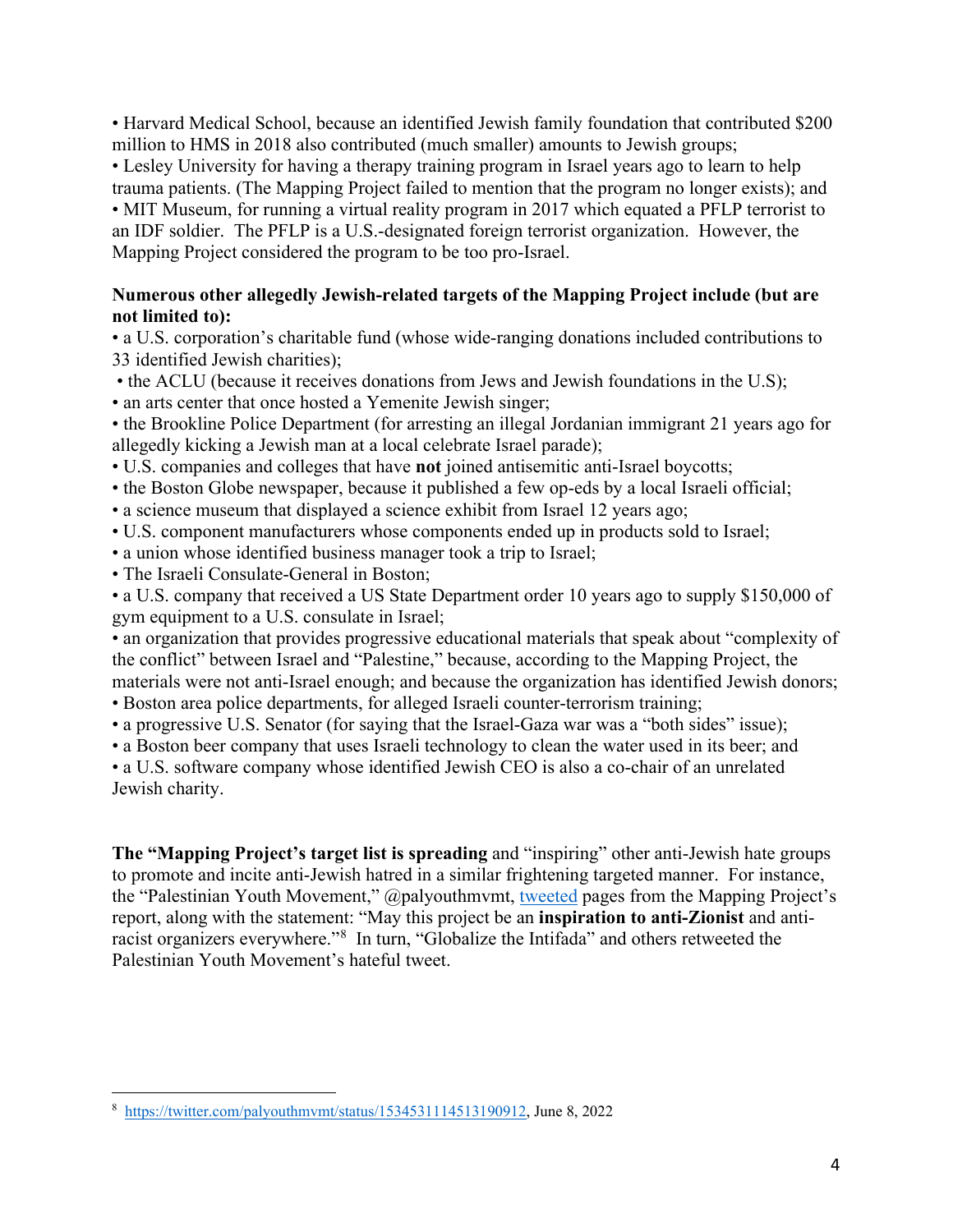

## **Additional Groups and Their Leaders Are Promoting Anti-Jewish Violence**

Additional hate groups are promoting and inciting violence against Jews and Jewish institutions. A brief [video](https://twitter.com/canarymission/status/1532463312817885184) compiled by Canary Mission's investigators<sup>[9](#page-4-0)</sup> shows the leaders of the below groups calling for targeting and attacking Jews and Jewish organizations. The video also shows recent frightening attacks on innocent American Jews on the streets of American cities. These attacks, and the groups and individuals inciting them, must be stopped, and the perpetrators must be prosecuted and punished.

**Within Our Lifetime ("WOL")**: WOL chairperson [Nerdeen Kiswani](https://canarymission.org/individual/Nerdeen_Kiswani) urges targeting Jews (as shown in Canary Mission video), saying: "The Jewish National Fund and the Jewish Communal Fund: They are **Zionist organizations hiding behind Judaism**. **So every single [Jewish] organization on that list is a legitimate target**."

<span id="page-4-0"></span>

<sup>9</sup> Canary Mission investigates and documents people and groups from all quarters that promote hatred and violence against the U.S., Israel and Jews. The video was posted on Canary Mission's twitter feed, on June 2, 2022, at <https://twitter.com/canarymission/status/1532463312817885184>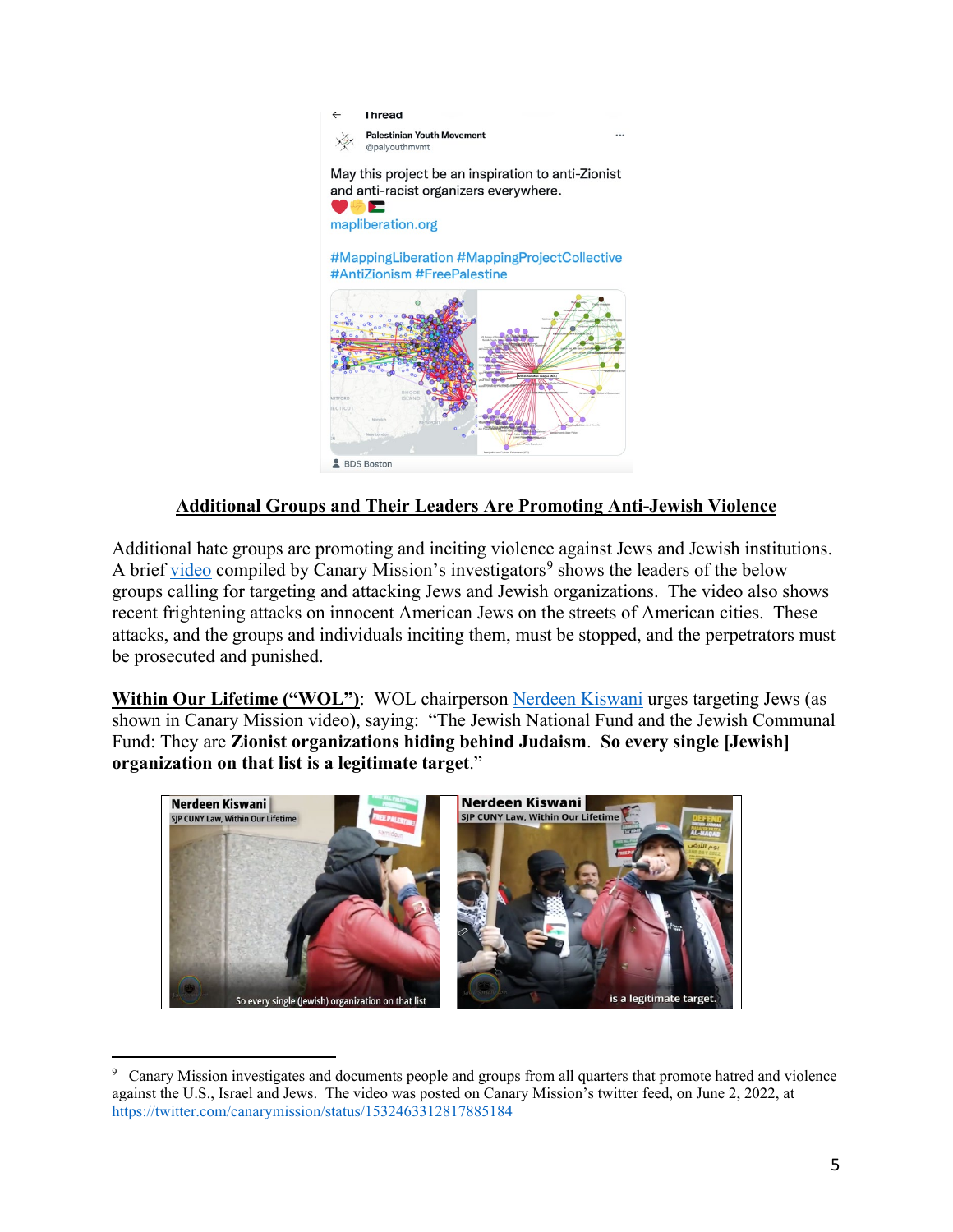WOL also posted a **map** entitled "**Globalize the Intifada Zone of Operations**" showing the location of Jewish groups, clubs, etc. **in New York City**, along with a statement: "**Organizations to target** in the future . . ." (reprinted in the Canary Mission video).



WOL targeted Jews in the United States prior to the recent Mapping Project report. In a WOL [video](https://www.youtube.com/watch?v=1NHhOh_xF90&t=12s) on YouTube (approximately 45 seconds into the video), leader Nerdeen Kiswani tells a crowd, as they burn an Israeli flag in front of Rockefeller Center in New York City: "The most notorious Zionists in this country**, they're right here in our city**. We marched today, we took over the streets and we visited multiple Zionist settler foundations. Multiple. **We let them know we know where they're at. We know where they work. We're gonna find out more about where they're at too. And we're gonna go after them**."[10](#page-5-0)

WOL openly legitimizes and promotes violence and terrorism against Jews. WOL's home page is emblazoned with the slogan "**Resistance** and return **by any means necessary,"** illustrated with a **terrorist firing a slingshot**.<sup>[11](#page-5-1)</sup> "Resistance" is a well-known euphemism for violence and terrorism.

<span id="page-5-0"></span><sup>10</sup> [https://www.youtube.com/watch?v=1NHhOh\\_xF90&t=49s](https://www.youtube.com/watch?v=1NHhOh_xF90&t=49s) *See also* Canary Mission compilations on WOL leaders: https://canarymission.org/professor/Amin\_Husain [& https://canarymission.org/individual/Nerdeen\\_Kiswani](https://canarymission.org/individual/Nerdeen_Kiswani) 11 [https://wolpalestine.com,](https://wolpalestine.com/) accessed on June 9, 2022

<span id="page-5-1"></span>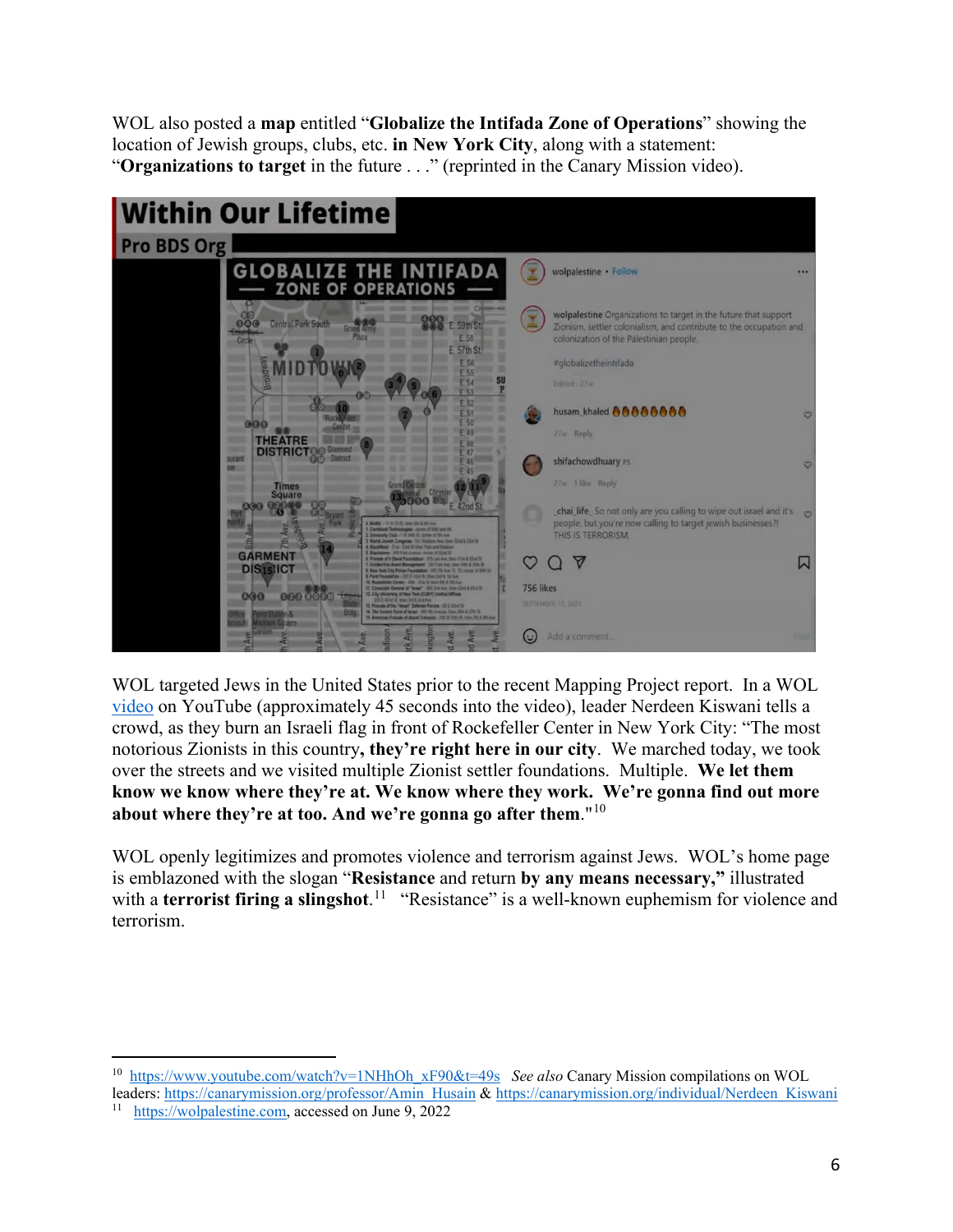A WOL **rally** in Brooklyn, New York in May 2021 again made it clear that "resistance" means violence, and called for this to go "global."[12](#page-6-0) "**Existence Is Resistance**" leader Nancy Mansour led chants calling for "resistance" and stated: "**Every single person, who says that we shouldn't be calling for resistance, that we shouldn't be calling for violence, well then stand the f\*ck up!**" WOL leader Nerdeen Kiswani led the chant: "**New York to Gaza, Globalize the Intifada** . . . With our spirit and our **blood**, we will redeem you, oh Palestine!"

WOL's "**Globalize the Intifada**" campaign calls for "globalizing the Intifada," "direct action" and winning liberation "**by any means necessary**."[13](#page-6-1) WOL's "Globalize the Intifada" campaign also incites others to violence and terrorism against Jews, urging people to "**Amplify the message of Globalize the Intifada. Organize an action** in your neighborhood . . . to channel the spirit and **example of the Palestinian intifada**."

**The "Intifada" is the terror war to murder Jews.** In Israel, Palestinian Arab terrorists murdered or maimed approximately 10,000 innocent Jews in Intifadas, by bombing civilian buses, pizza parlors full of children, Passover Seders full of Holocaust survivors and elsewhere; and with car ramming, knifing and shooting attacks. WOL is openly seeking to spread this horror to Jews throughout the United States and the world.



"**Decolonize This Place / Israel in New York**" posted (as shown in the Canary Mission [video\)](https://twitter.com/canarymission/status/1532463312817885184): "**Find targets nearby. Find where these Zionist fools live, and where there** [sic] **offices are, and act!**"

<span id="page-6-0"></span><sup>&</sup>lt;sup>12</sup> Video and transcript on the Middle East Media Research Institute (MEMRI) TV, at  $\frac{h_{\text{th}}}{h_{\text{th}}}}$  https://www.memri.org/tv/brooklyn-memorial-rally-palestinian-martyrs-no-justice-peace-nyc-targets-strike[https://www.memri.org/tv/brooklyn-memorial-rally-palestinian-martyrs-no-justice-peace-nyc-targets-strike](https://www.memri.org/tv/brooklyn-memorial-rally-palestinian-martyrs-no-justice-peace-nyc-targets-strike-globalize-intifada)[globalize-intifada](https://www.memri.org/tv/brooklyn-memorial-rally-palestinian-martyrs-no-justice-peace-nyc-targets-strike-globalize-intifada) MEMRI TV monitors, documents and translates Arab and Muslim media.<br><sup>13</sup> [https://wolpalestine.com/campaigns/globalize-the-intifada/,](https://wolpalestine.com/campaigns/globalize-the-intifada/) accessed on June 9, 2022

<span id="page-6-1"></span>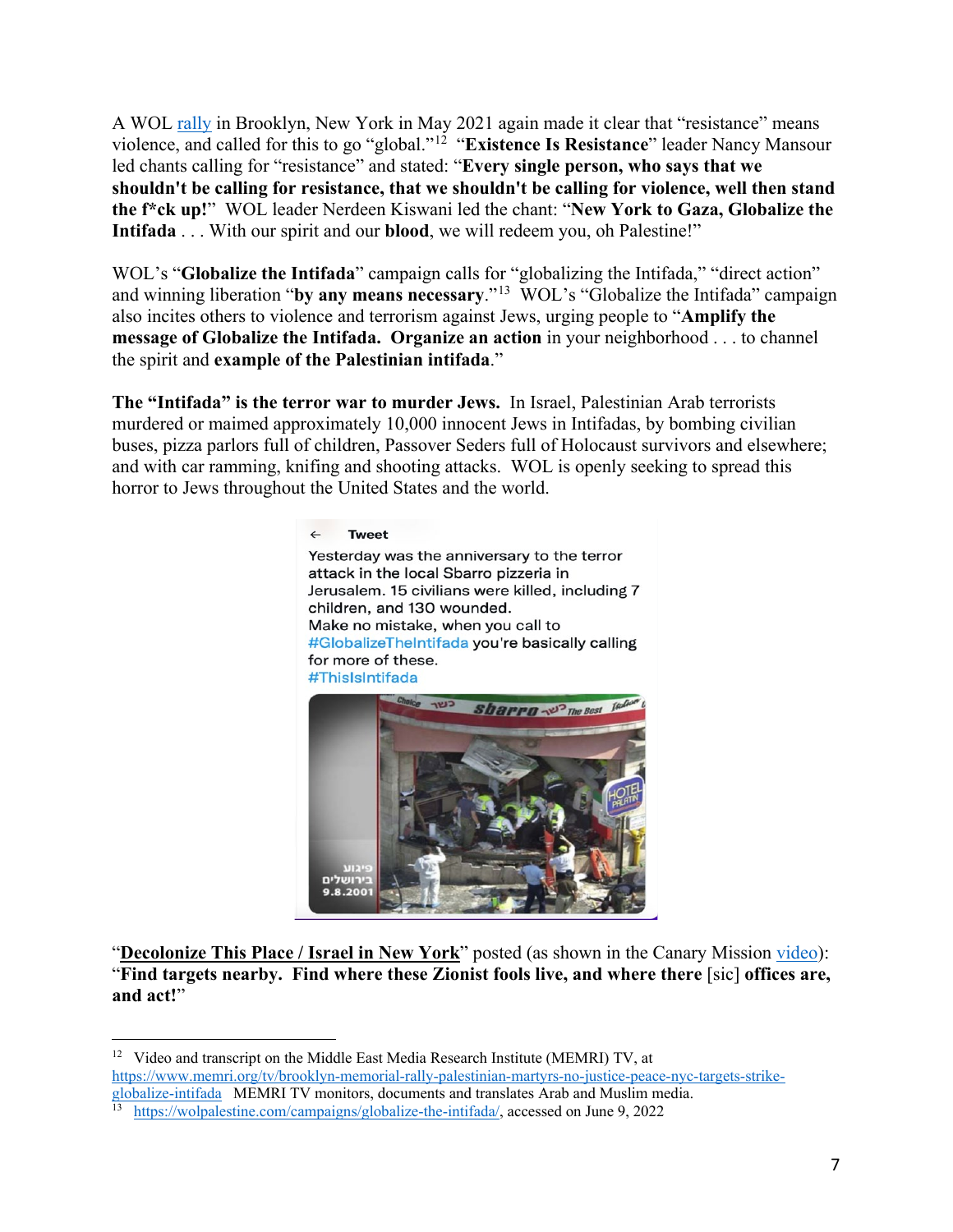

At the May 2021 WOL [rally](https://www.memri.org/tv/brooklyn-memorial-rally-palestinian-martyrs-no-justice-peace-nyc-targets-strike-globalize-intifada) calling for violence, "**Decolonize This Place**" leader Marc Saffore urged: "Where is the World Jewish Congress? **Right here in New York City. New York City is full of Palestine related targets. So again I ask, how do we strike back where we are now? The options are endless.**"

#decolonizethisplace also posted on Instagram on May 14, 2022: "**There is Only One Solution: Intifada**, Revolution."



**Al-Awda (Palestinian Right of Return Coalition):** As shown in Canary Mission's [video,](https://twitter.com/canarymission/status/1532463312817885184) Al-Awda founder [Lamis Deek](https://canarymission.org/individual/Lamis_Deek) urges: "I think that we need to take responsibility for **the Zionists in our communities.** And **we need to start finding them, identifying them**. . . " Deek has a long history of [promoting](https://canarymission.org/individual/Lamis_Deek) the murderous Intifada, glorifying violence and supporting U.S.- designated foreign terrorist organizations, including Hamas and Palestinian Islamic Jihad.<sup>[14](#page-7-0)</sup>

<span id="page-7-0"></span><sup>&</sup>lt;sup>14</sup> See Canary Mission compilation on Lamis Deek, at https://canarymission.org/individual/Lamis\_Deek